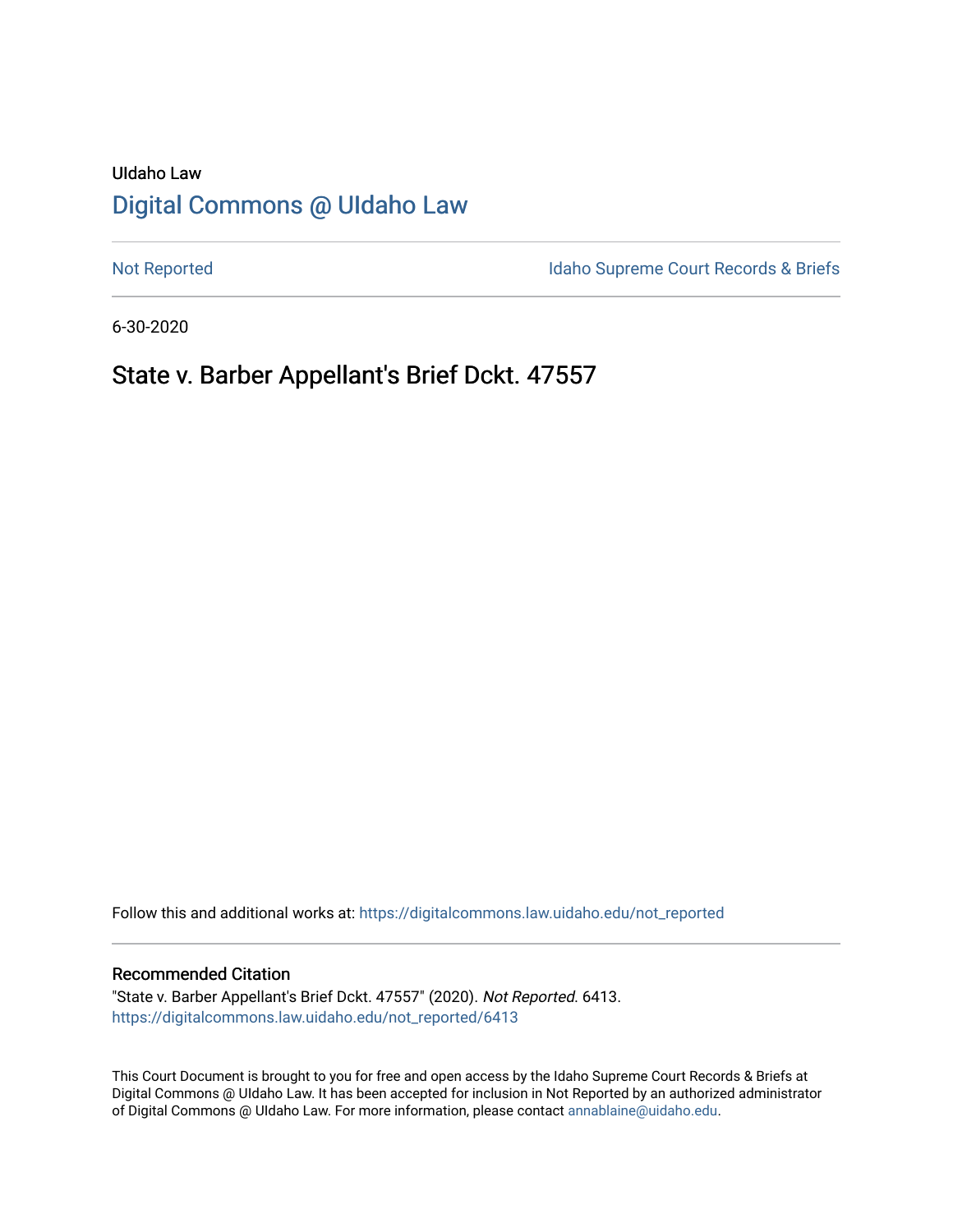Electronically Filed 6/30/2020 12:06 PM Idaho Supreme Court Melanie Gagnepain, Clerk of the Court By: Brad Thies, Deputy Clerk

## IN THE SUPREME COURT OF THE STATE OF IDAHO

) ) ) ) ) ) ) ) )

STATE OF IDAHO,

Plaintiff-Respondent,

v.

JESSE STEPHEN BARBER,

Defendant-Appellant. Defendant-Appellant. NO. 47557-2019

BONNEVILLE COUNTY NO. CR-2017-11589

APPELLANT'S BRIEF

# BRIEF OF APPELLANT

## APPEAL FROM THE DISTRICT COURT OF THE SEVENTH JUDICIAL DISTRICT OF THE STATE OF IDAHO, IN AND FOR THE COUNTY OF BONNEVILLE

HONORABLE JOEL E. TINGEY District Judge

ERIC D. FREDERICKSEN State Appellate Public Defender I.S.B. #6555

JENNY C. SWINFORD Deputy State Appellate Public Defender **I.S.B.** #9263 322 E. Front Street, Suite 570 Boise, Idaho 83702 Phone:(208)334-2712 Fax: (208) 334-2985 E-mail: documents@sapd.state.id.us

**ATTORNEYS FOR DEFENDANT-APPELLANT**  **KENNETH K. JORGENSEN**  Deputy Attorney General Criminal Law Division P.O. Box 83720 Boise, Idaho 83720-0010 (208) 334-4534

ATTORNEY FOR PLAINTIFF-RESPONDENT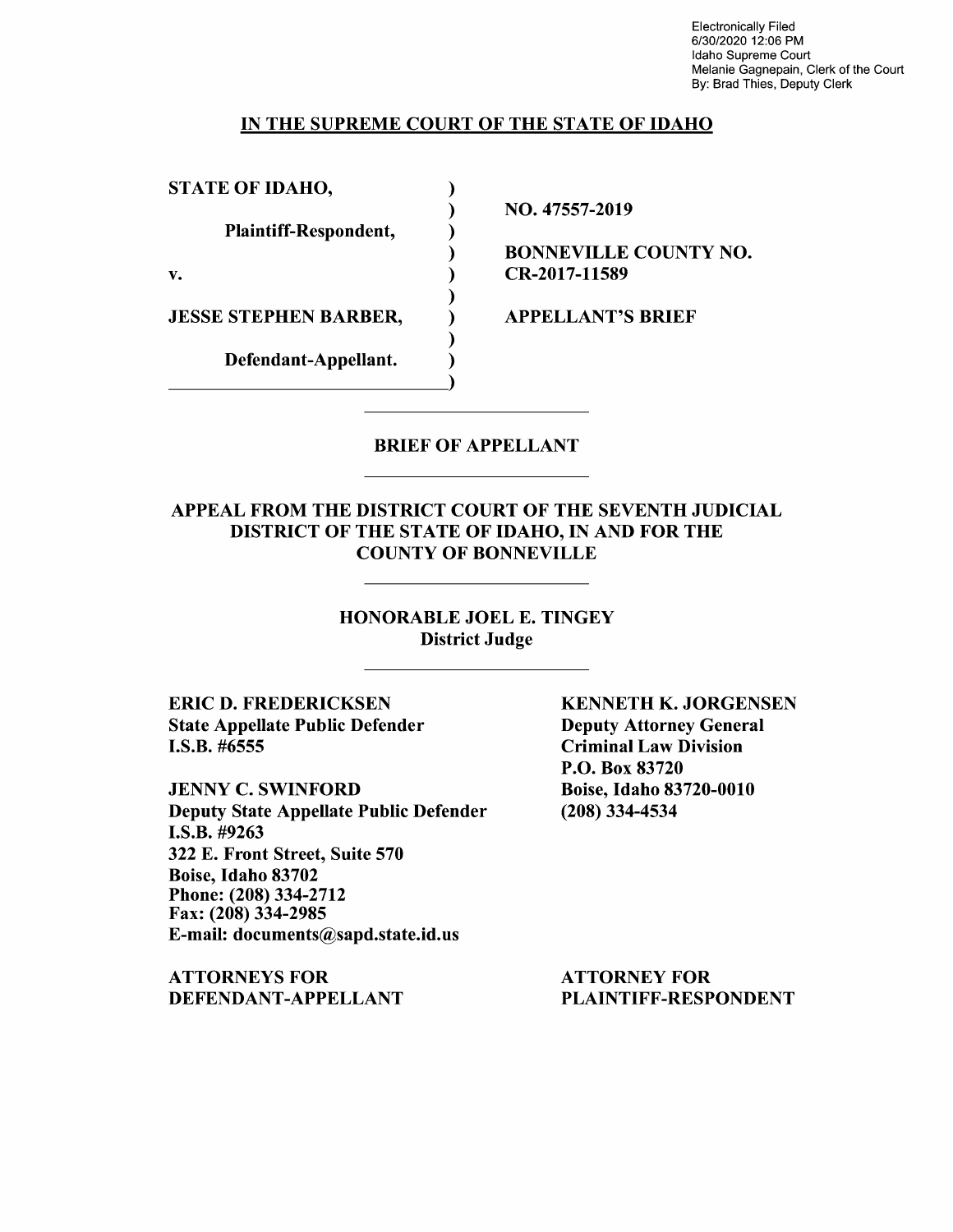# **TABLE OF CONTENTS**

# PAGE

| Statement of the Facts and                                                                                                                                                                                     |
|----------------------------------------------------------------------------------------------------------------------------------------------------------------------------------------------------------------|
|                                                                                                                                                                                                                |
|                                                                                                                                                                                                                |
| The District Court Abused Its Discretion When It Excluded Mr. Barber's<br>Exhibit On Nondisclosure Grounds Even Though The State Showed No                                                                     |
|                                                                                                                                                                                                                |
|                                                                                                                                                                                                                |
| C. The District Court Did Not Act Consistently With The Applicable Legal<br>Standards When It Excluded Mr. Barber's Exhibit On Nondisclosure<br>Grounds Without Weighing The State's Lack Of Prejudice Against |
|                                                                                                                                                                                                                |
|                                                                                                                                                                                                                |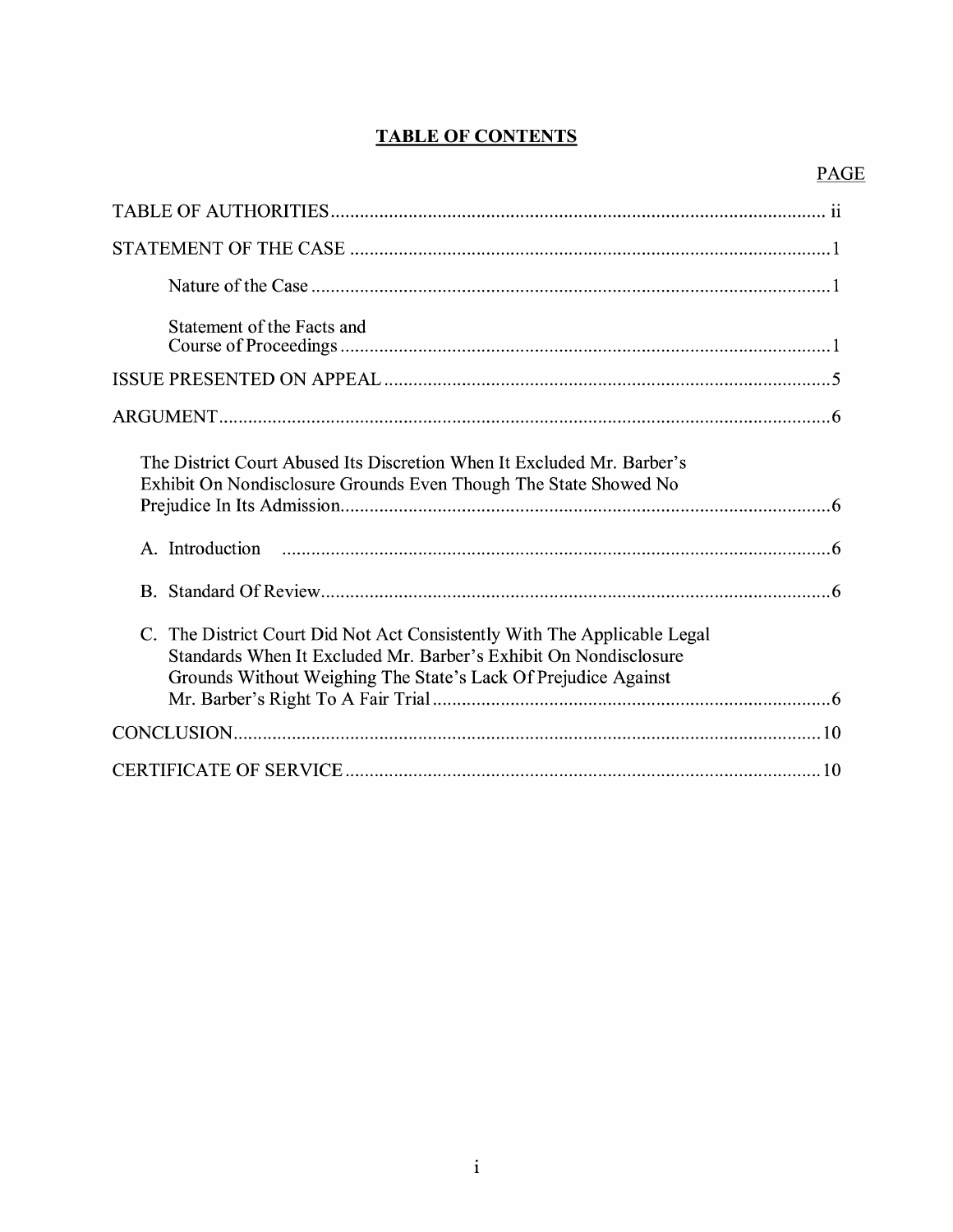# **TABLE OF AUTHORITIES**

# Cases

# **Statutes**

# Rules

|--|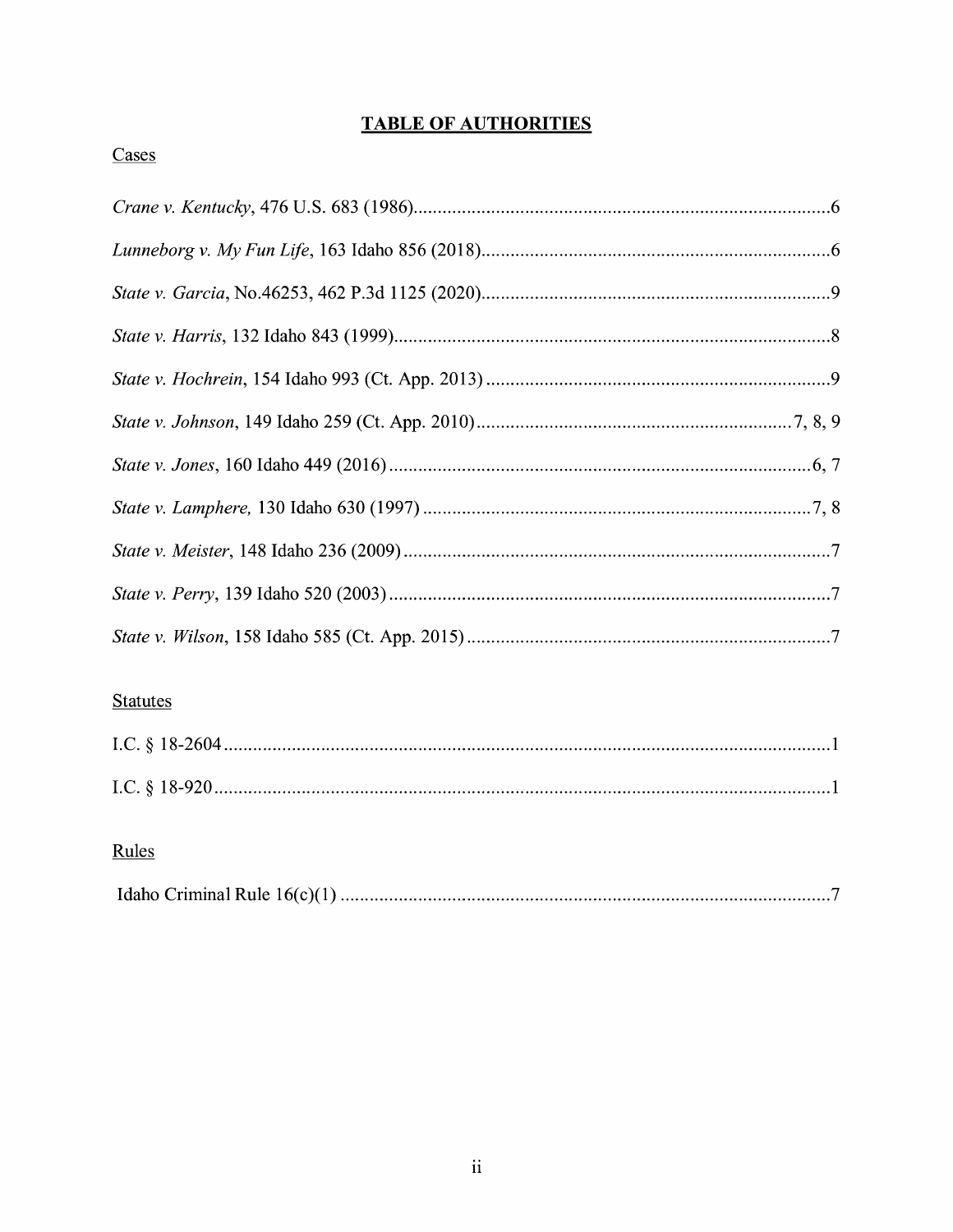#### STATEMENT OF THE CASE

### Nature of the Case

Jesse Barber appeals from his judgment of conviction for intimidation of a witness and violation of a no contact order. At trial, the district court excluded Mr. Barber's exhibit because he did not disclose it as a potential trial exhibit, even though he received the exhibit from the State's discovery and the State suffered no prejudice by the exhibit's admission. Mr. Barber now asserts the district court's exclusion of this exhibit was an abuse of discretion. Due to this discretionary error, he respectfully requests this Court vacate his judgment of conviction for the violation of a no contact order and remand that charge for a new trial.

### Statement of Facts and Course of Proceedings

The State charged Mr. Barber with intimidation of a witness, in violation of LC. § 18- 2604, and violation of a no-contact order ("NCO"), in violation of LC. § 18-920. (No. 46590  $R_{n}$ <sup>1</sup> pp.121–22.) Both charges involved Mr. Barber's phone call to his then-girlfriend April Lloyd while he was in jail pending a preliminary hearing on another case where Ms. Lloyd was the alleged victim. *(See* No. 46590 R., pp.22-23 (police narrative).) Mr. Barber pled not guilty and went to trial. (No. 46590 R., pp.131-32; *see* No. 46590 R., pp.204-15 (trial minutes).) Before trial, Mr. Barbed filed one witness and exhibit list that listed Appendix A (forms) in the Idaho Criminal Rules as the only exhibit. (No. 46590 R., p.75.)

The State's evidence showed that, on October 23, 2017, Sergeant White was assisting with Mr. Barber's initial appearance via video at the Bonneville County Jail. (Tr., p.119, L.14– 25, p.121, L.5-p.123, L.22.) Sergeant White testified that she served Mr. Barber with a NCO for

<sup>&</sup>lt;sup>1</sup> This Court augmented the record on appeal with the record from Mr. Barber's prior appeal in No. 46590-2018. Citations to the prior record will reference its docket number.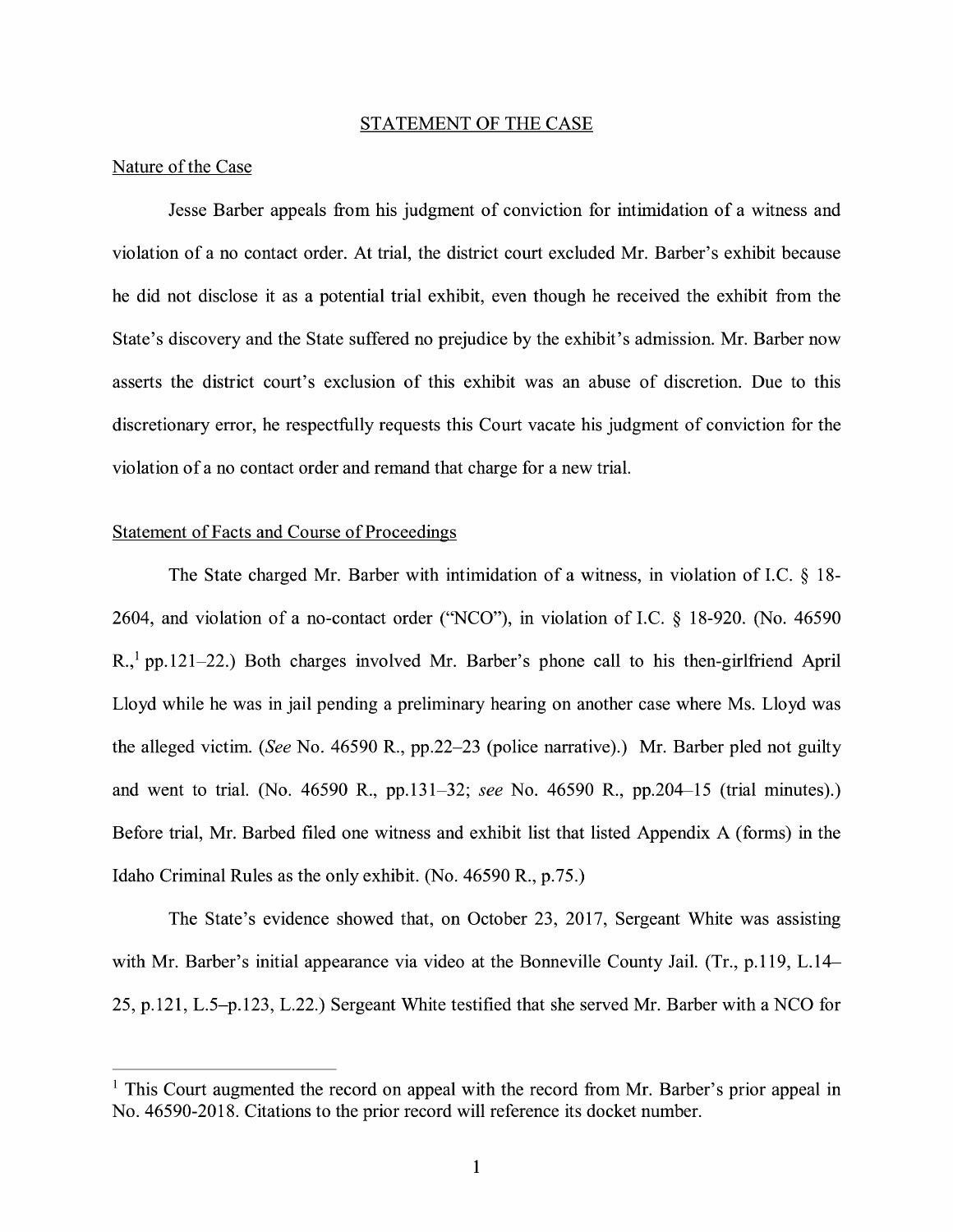Ms. Lloyd shortly after the initial appearance. (Tr., p.124, Ls.5–18.) The district court admitted the NCO as State's Exhibit 1. (State's Ex. 1, pp. 13–15.<sup>2</sup>) The NCO contained a "faxed" date of October 23, 2017, and a district court file-stamped date of October 24, 2017. (State's Ex. 1, pp.13-15.) Sergeant White testified that she saw Mr. Barber sign and date the NCO, and she signed and dated it after him. (Tr., p.126, Ls.9-18, p.128, L.22-p.129, L.11.) She also explained that, after she served the NCO, she puts the original in the court box to be filed the next morning. (Tr., p.131, L.21-p.132, L.1, p.134, L.13-p.135, L.8.)

During Mr. Barber's cross-examination of Sergeant White,<sup>3</sup> he moved to admit Defendant's Exhibit A, but, after an off-record sidebar with the prosecutor and the district court, he did not renew that motion. (Tr., p.131, Ls.1–11.) Then, after the State's redirect, Mr. Barber tried to "rebut again" with Defendant's Exhibit D. (Tr., p.135, Ls.1-14.) Mr. Barber stated that this exhibit "was disclosed through discovery." (Tr., p.135, Ls.17-18.) The State responded, "Your Honor, we have the same problem we just discussed a moment ago." (Tr., p.135, Ls.19- 20.) Mr. Barber responded, "[The prosecutor] disclosed it to us in discovery. I can't admit it as evidence?" (Tr., p.135, Ls.22-23.) The district court took the matter up outside the jury, and Mr. Barber explained that Defendant's Exhibit D was an unsigned version of the NCO with a district court file-stamped date of October 23, 2017. (Tr., p.136, Ls.14-19.) Mr. Barber repeated that he received this exhibit from the State in discovery. (Tr., p.136, Ls.22-23.) The district court explained to Mr. Barber that there was a difference between "disclosing records in discovery and identifying a document as a potential exhibit." (Tr., p.137, L.24-p.138, L.1.) The district court allowed Mr. Barber to ask Sergeant White additional questions and show her Defendant's

 $2$  The exhibits are contained in an electronic file from No. 46590 titled "Exhibits Volume 1.pdf" and contain the preliminary hearing and trial exhibits.

 $3$  Mr. Barber represented himself throughout most of the trial.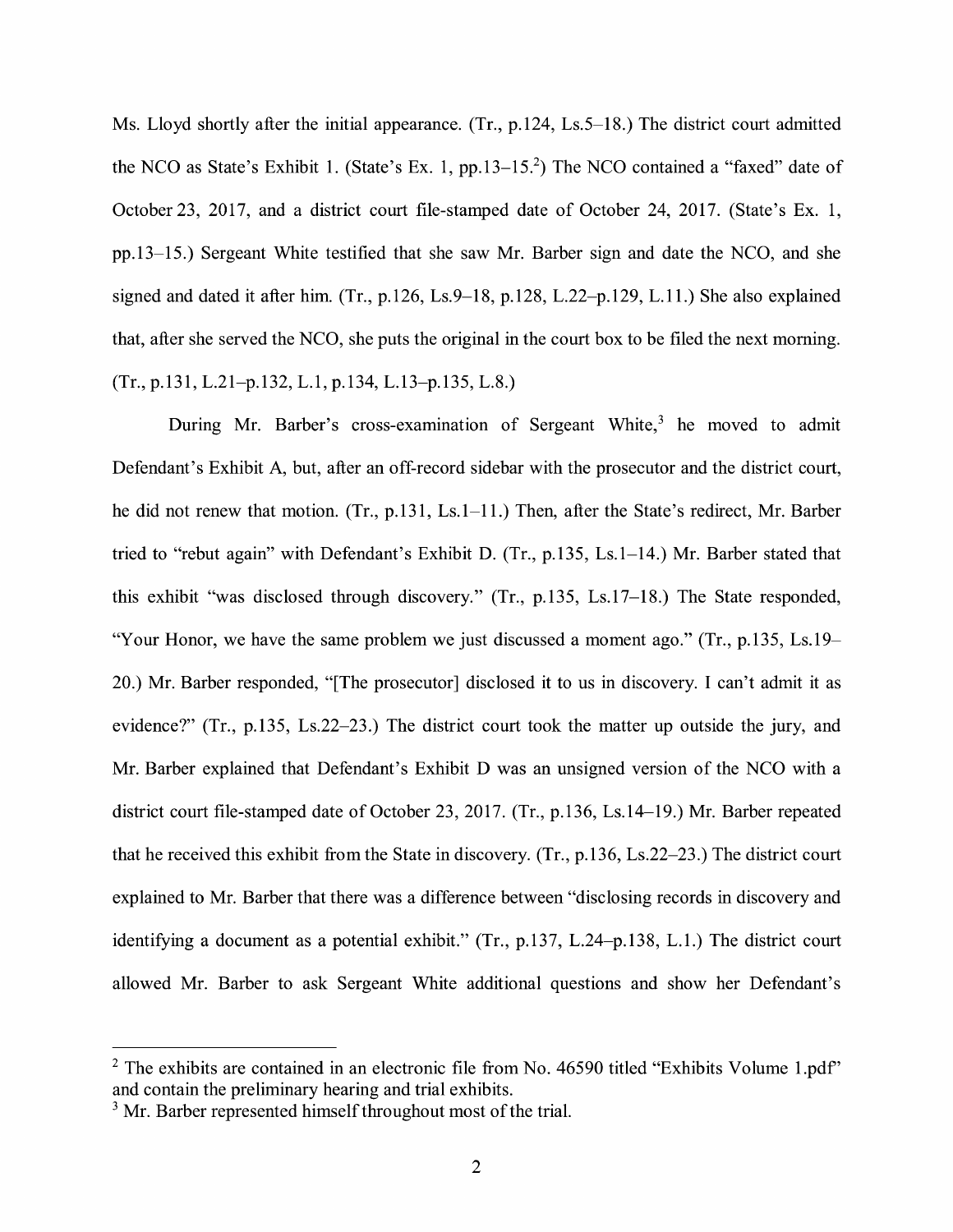Exhibit D. (Tr., p.138, Ls.1-20.) The district court did not admit the exhibit. (Tr., p.138, Ls.8- 10.)

On re-cross, Sergeant White testified that Defendant's Exhibit D was dated October 23, 2017, and this was not the NCO that she sent back to the court. (Tr., p.139, Ls.16-17, p.140, Ls.16-17.) She also testified that five boxes for "file," "sheriff's office," "prosecutor," "defense attorney," "protected person(s)," and "protected person(s) via prosecuting attorney" were checked. (Tr., p.139, L.22-p.140, L.1.) (These boxes were not checked in State's Exhibit 1. (State's Ex. 1, p.15.)) On further redirect, Sergeant White testified that the October 23 date indicated when the document was faxed to the jail from the district court, and it would be unsigned at that point.  $(Tr, p.141, Ls.4-16.)$ 

The State also presented evidence that, on October 23, 2017, at 5:59 p.m., Mr. Barber called Ms. Lloyd on a recorded phone call from the jail. (Tr., p.156, Ls.14-p.158, L.7; *see* State's Ex. 2.) During the call, Mr. Barber told Ms. Lloyd that, if she did not show up to testify at an upcoming hearing, he would be "let go." (Tr., p.163, Ls.12-24, p.165, Ls.7-12, p.165, Ls.19- 23.) Mr. Barber also referred to himself in the third person as having a NCO and "that he couldn't talk to April." (Tr., p.165, Ls.4-6.) Ms. Lloyd denied that Mr. Barber threatened, harassed, obstructed, or intimidated her, but she agreed that she was influenced by his call. (Tr., p.167, Ls.10-24, p.171, Ls.18-22, p.172, Ls.18-25.) She did not attend the hearing referenced in the call. (Tr., p.166, Ls.4-7.)

Mr. Barber testified in his defense. He stated that he knew about the NCO from the initial appearance with the judge, but Sergeant White never served him and he never signed it. (Tr., p.174, L.18-p.175, L.25, p.181, L.22-p.182, L.11.) He testified that he never saw the NCO until the State provided it in discovery. (Tr., p.180, Ls.3-23.) He also stated that he called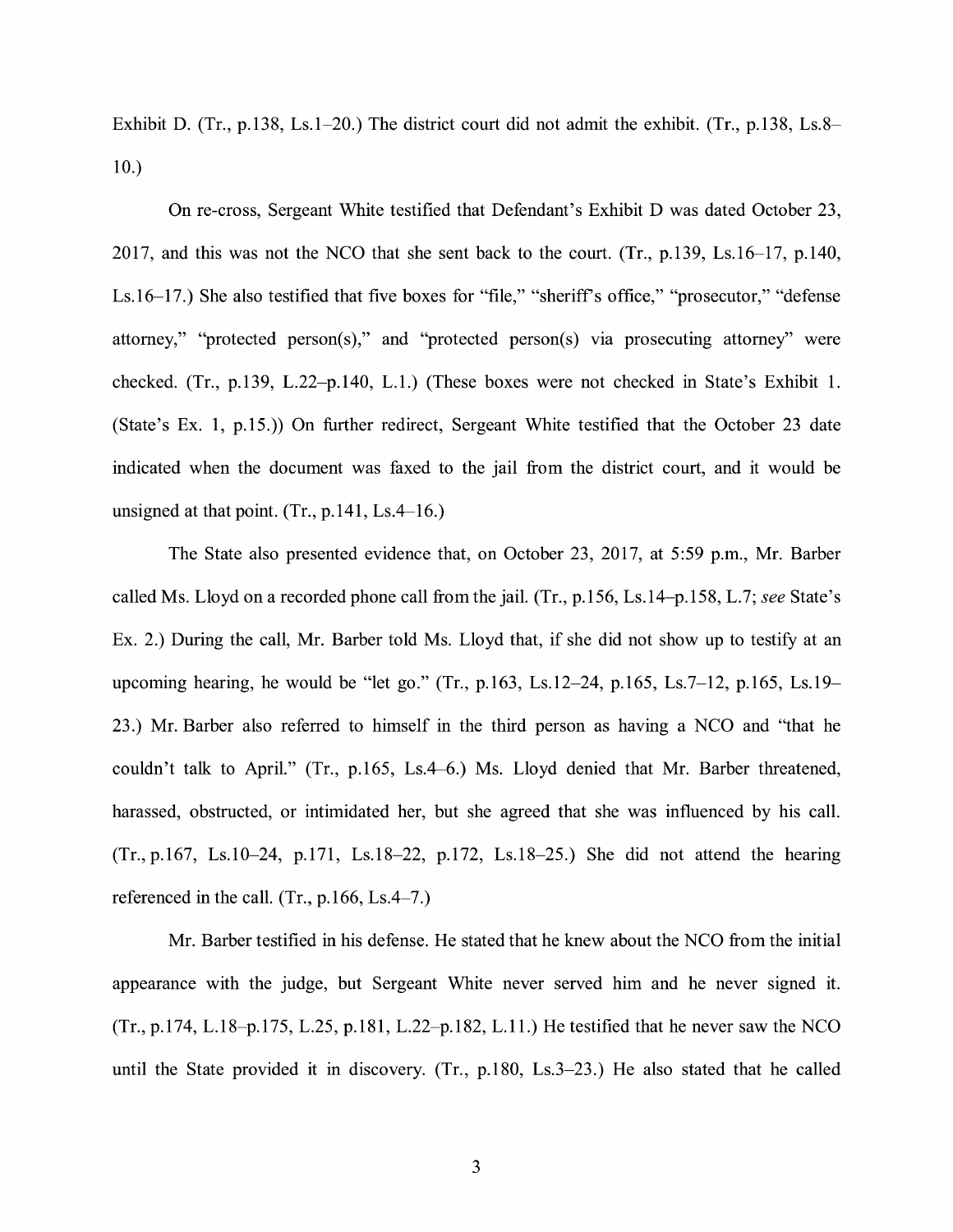Ms. Lloyd on October 23 because he was "trying to, you know, make that phone call before I was served with" the NCO. (Tr., p.176, Ls.1–9.) He also denied trying to influence or persuade her not to attend the hearing. (Tr., p.176, L.25-p.177, L.2, p.178, Ls.2-22.) On crossexamination, Mr. Barber agreed that it looked like his signature on State's Exhibit 1, but he believed that it was "a copy."  $(Tr., p.183, Ls.16-21.)$ 

After Mr. Barber's testimony, he moved agam to admit Defendant's Exhibit D.

(Tr., p.187, Ls.5-6.) The State objected "for the same basis we discussed in the sidebar."

(Tr., p.187, Ls.7-8.) The district court had the following exchange with Mr. Barber:

THE COURT: As I understand the record, Mr. Barber, that hasn't been disclosed as a potential exhibit.

THE DEFENDANT: We used it already.

THE COURT: Well, you can ask questions about it. That was perfectly appropriate. But whether to use it as an exhibit or not that's not been disclosed is problematic.

THE DEFENDANT: They disclosed it.

THE COURT: Well, it's different between being a discovery document and a document identified as a potential exhibit.

(Tr., p.187, Ls.9-18.) The district court did not admit the exhibit. (See Tr., p.187, Ls.9-18.) The jury found Mr. Barber guilty of both offenses. (No. 46590 R., p.216.)

The district court sentenced Mr. Barber to five years, with two years fixed, for intimidation of a witness and 120 days with 120 days credit for time served for violation of a NCO. (No. 46590 R., pp.231-32.) Through post-conviction proceedings, Mr. Barber regained his appeal rights, and he filed a timely notice of appeal from the district court's amended judgment of conviction. (R., pp.21, 23-24, 26-30.)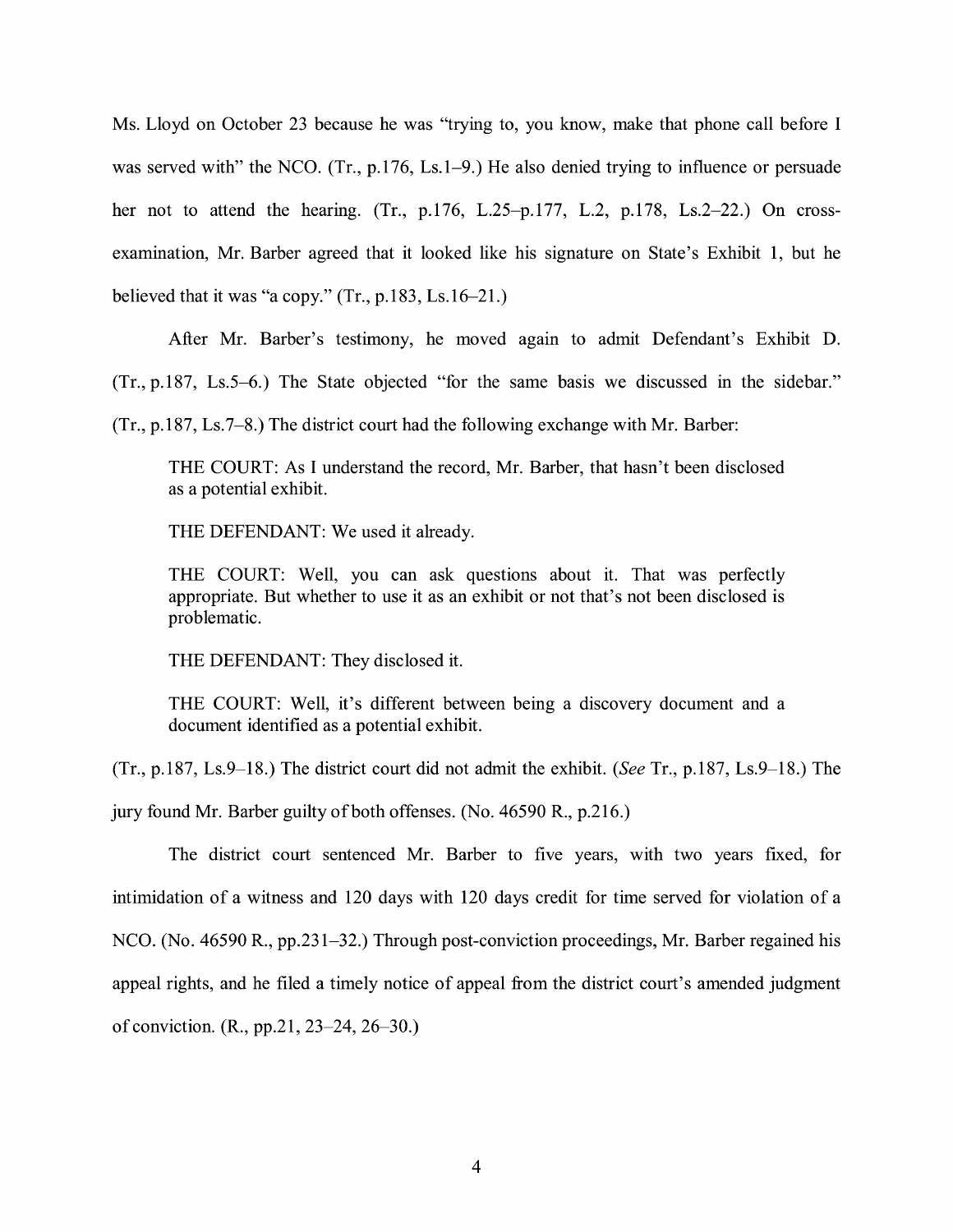# ISSUE

Did the district court abuse its discretion when it excluded Mr. Barber's exhibit on nondisclosure grounds even though the State showed no prejudice in its admission?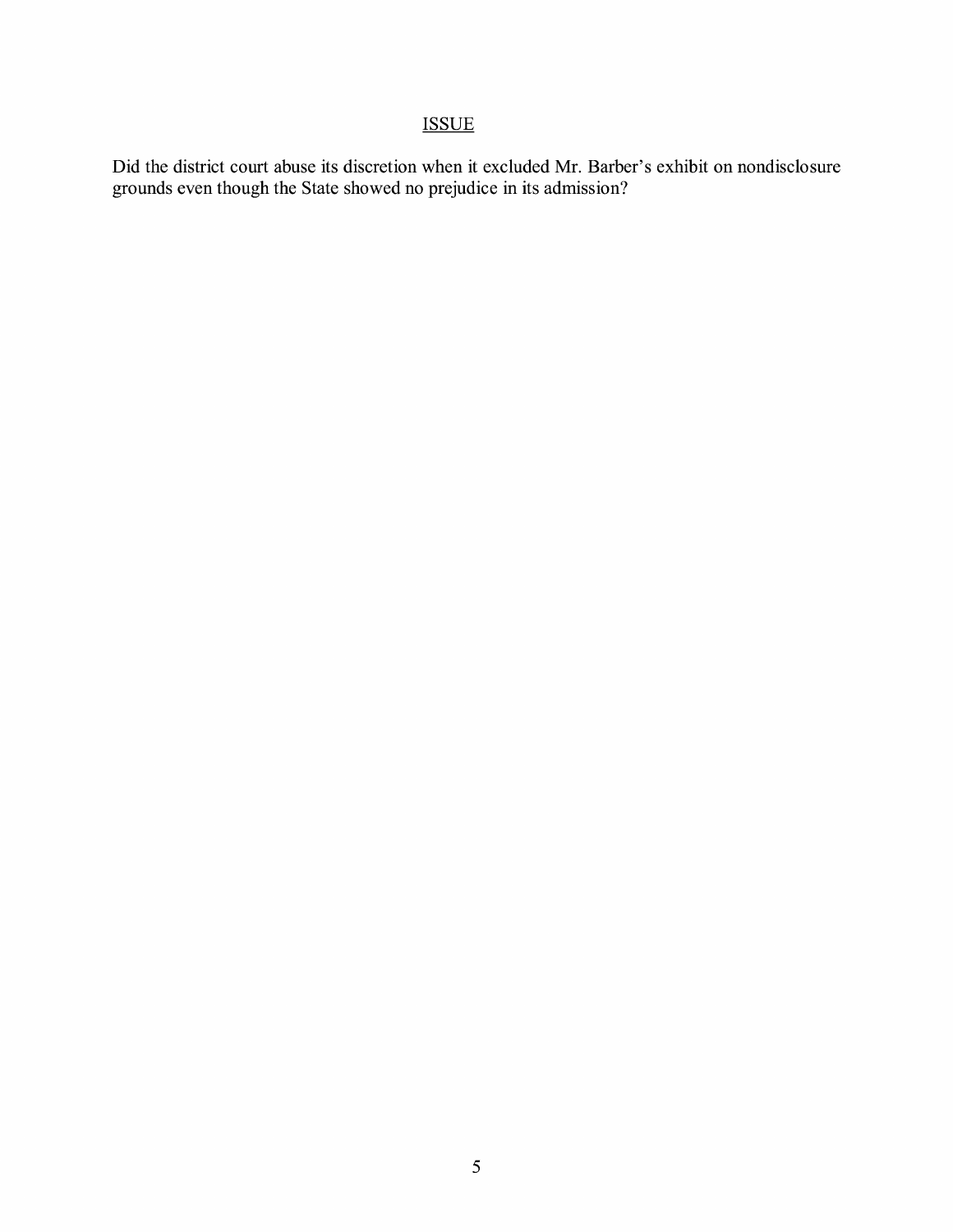## ARGUMENT

# The District Court Abused Its Discretion When It Excluded Mr. Barber's Exhibit On Nondisclosure Grounds Even Though The State Showed No Prejudice In Its Admission

## A. Introduction

Mr. Barber argues the district court abused its discretion by refusing to admit Defendant's Exhibit D because, even though he did not disclose it as a trial exhibit, the State established no prejudice by its admission. The State provided Defendant's Exhibit D to Mr. Barber in discovery, and it was simply an unsigned copy of the NCO already admitted in the trial. The district court did not apply the correct legal standards by failing to weigh Mr. Barber's right to a fair trial against the prejudice, if any, to the State. Therefore, Mr. Barber respectfully requests this Court vacate his judgment of conviction for the violation of a NCO and remand this case for a new trial on that charge.

### B. Standard Of Review

When this Court reviews an alleged abuse of discretion by a trial court the sequence of inquiry requires consideration of four essentials. Whether the trial court: (1) correctly perceived the issue as one of discretion; (2) acted within the outer boundaries of its discretion; (3) acted consistently with the legal standards applicable to the specific choices available to it; and  $(4)$  reached its decision by the exercise of reason.

*Lunneborg v. My Fun Life,* 163 Idaho 856, 863 (2018) (emphasis omitted).

# C. The District Court Did Not Act Consistently With The Applicable Legal Standards When It Excluded Mr. Barber's Exhibit On Nondisclosure Grounds Without Weighing The State's Lack Of Prejudice Against Mr. Barber's Right To A Fair Trial

"The right to present a complete defense is rooted in the Confrontation Clause of the Sixth Amendment, made applicable to the states through the Due Process Clause of the Fourteenth Amendment, and includes 'a meaningful opportunity to present a complete defense."'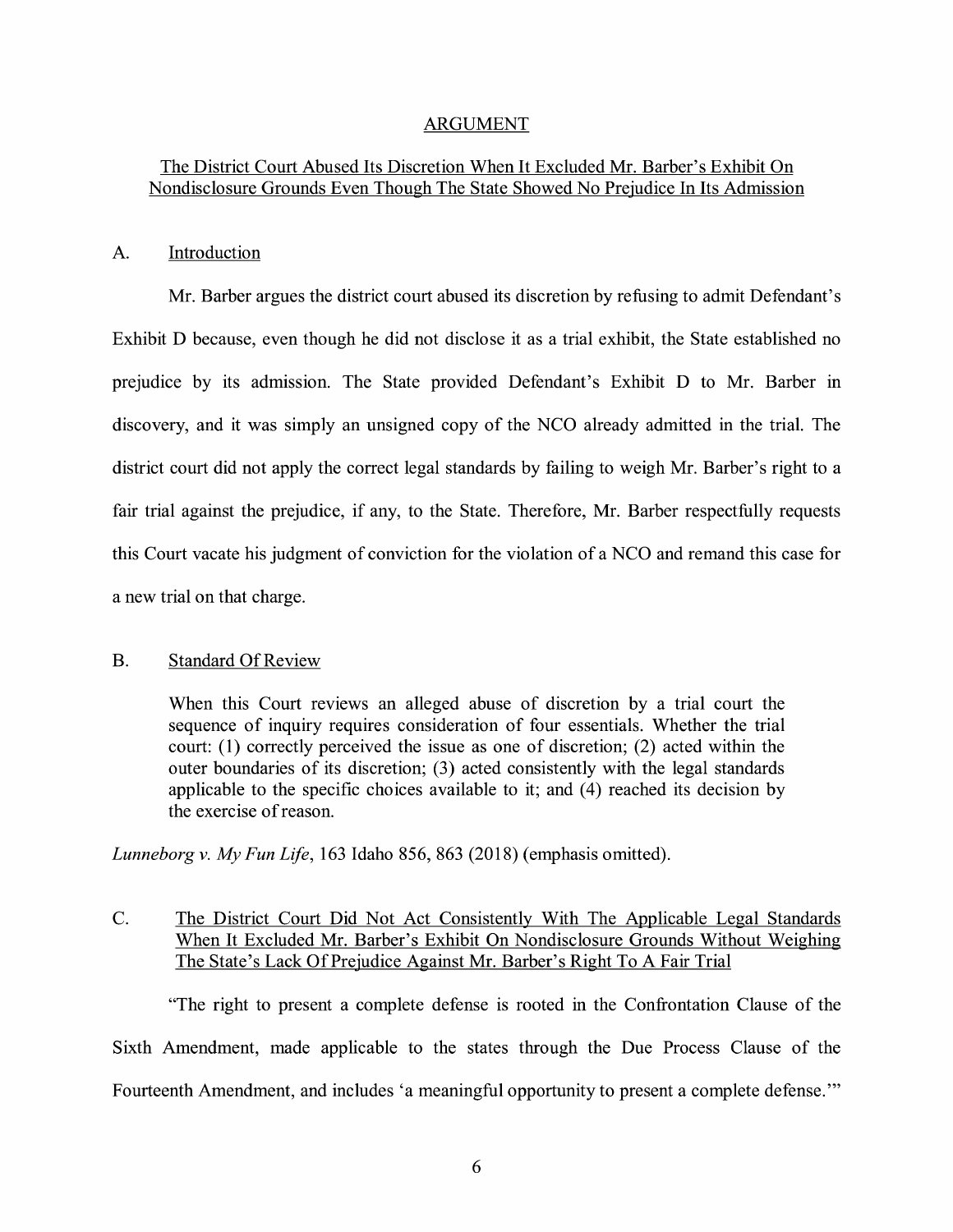*State v. Jones,* 160 Idaho 449, 452 (2016) (quoting *Crane v. Kentucky,* 476 U.S. 683, 690 (1986)). The right to present a complete defense is "subject to reasonable limitations," however. *State v. Perry,* 139 Idaho 520, 523 (2003). "With the exercise of the defendant's right to present evidence, the rules of procedure and evidence must be complied with to assure both fairness and reliability in the ascertainment of guilt or innocence." *Id.* Accordingly, "[a] defendant has no right to present irrelevant evidence and even if evidence is relevant, it may be excluded in certain cases." *Jones,* 160 Idaho at 452 (quoting *State v. Meister,* 148 Idaho 236, 241 (2009)).

While the defendant has a right to present evidence in his defense, "the State also has a legitimate interest in obtaining timely and complete discovery responses from a defendant." *State v. Johnson,* 149 Idaho 259, 264 (Ct. App. 2010). Idaho Criminal Rule 16(c)(1) requires the defendant to disclose documents that the defendant intends to introduce a trial, upon the prosecutor's written request. "To accommodate these competing interests" of the defendant's constitutional right to a defense and the State's interest in disclosure, "the trial court must weigh the prejudice to the State against the defendant's right to a fair trial" when deciding on an appropriate sanction, if any, for a party's failure to comply with a discovery request. *Johnson,*  149 Idaho at 264. "In addition to weighing the competing interests at stake, the trial court should consider whether less severe remedies would be sufficient for untimely disclosure .... " *Id.*  ( citations omitted). "The choice of an appropriate sanction, or whether to impose a sanction at all, for a party's failure to comply with a discovery request or order is within the discretion of the trial court." *State v. Wilson,* 158 Idaho 585, 588 (Ct. App. 2015).

In exercising this discretion, the district court must consider the prejudice to the State. "It is error for the trial court to exclude a witness based solely on late disclosure if there has been no showing of prejudice to the State." *Johnson,* 149 Idaho at 264 (citing *State v. Lamphere,* 130

7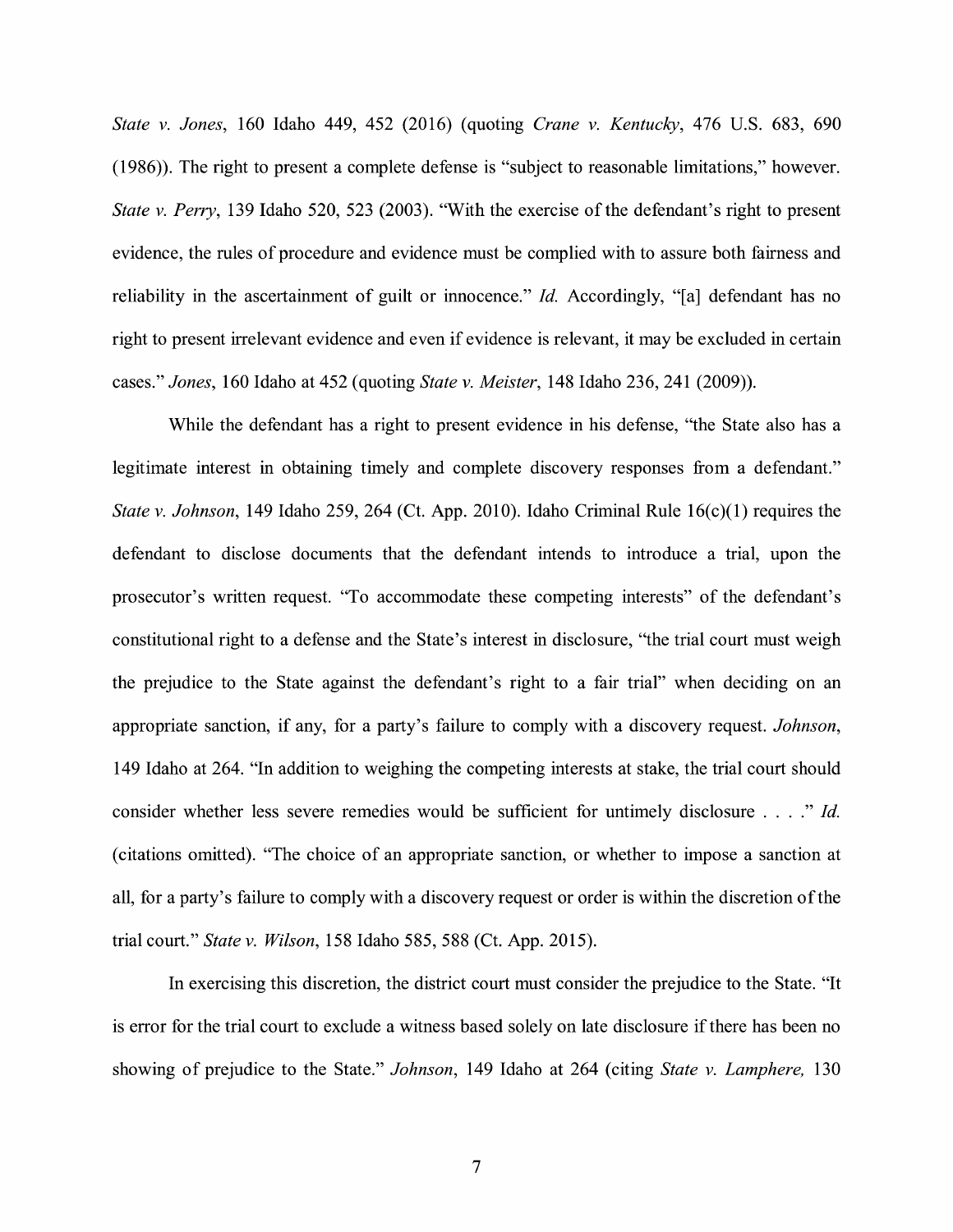Idaho 630, 634 (1997)). In *Lamphere,* for example, the Court held the district court abused its discretion by excluding the defendant's witness for late disclosure because the district court failed "to analyze whether the State would suffer prejudice due to the late disclosure." 130 Idaho at 634. There,

the State did not show any prejudice, but simply stated an objection to the witness on the basis of late disclosure. In deciding this issue, the court merely stated: "[T]he State has not had ample notice of this witness, and I think the prejudice, even if it were relevant, is a burden that the State need not bear." The district court did not require the State to make any showing that it would have been prejudiced if [the witness] were allowed to testify.

*Lamphere,* 130 Idaho at 633-34. Likewise, in *State v. Harris,* the Court held the district court abused its discretion by excluding the defendant's witness as a sanction for nondisclosure because the district court "did not weigh any prejudice that might be suffered by the State against [the defendant's] right to a fair trial." 132 Idaho 843, 847 (1999). The Court of Appeals in *Johnson* came to a similar conclusion. 149 Idaho at 264-65. In *Johnson,* the Court of Appeals held the district court abused its discretion by excluding a witness because "[t]he record does not disclose that the district court conducted the required balancing of the prejudice to the State against [defendant's] right to a fair trial or considered whether other measures, such as a brief continuance ... , would have mitigated any prejudice." *Id.* at 265.

As in *Johnson, Harris,* and *Lamphere,* the district court here did not apply the correct legal standards when it failed to consider or balance any prejudice to the State in excluding Defendant's Exhibit D. The State never claimed any alleged prejudice during either discussion when Mr. Barber tried to admit Defendant's Exhibit D. (Tr., p.135, L.ll-p.138, L.14; p.187, Ls.5-18.) The State's silence in asserting any prejudice is not surprising given that the State provided this document to Mr. Barber in discovery. The State clearly had notice of this document and its contents. Like *Lamphere,* the State "simply" objected on the nondisclosure basis. 130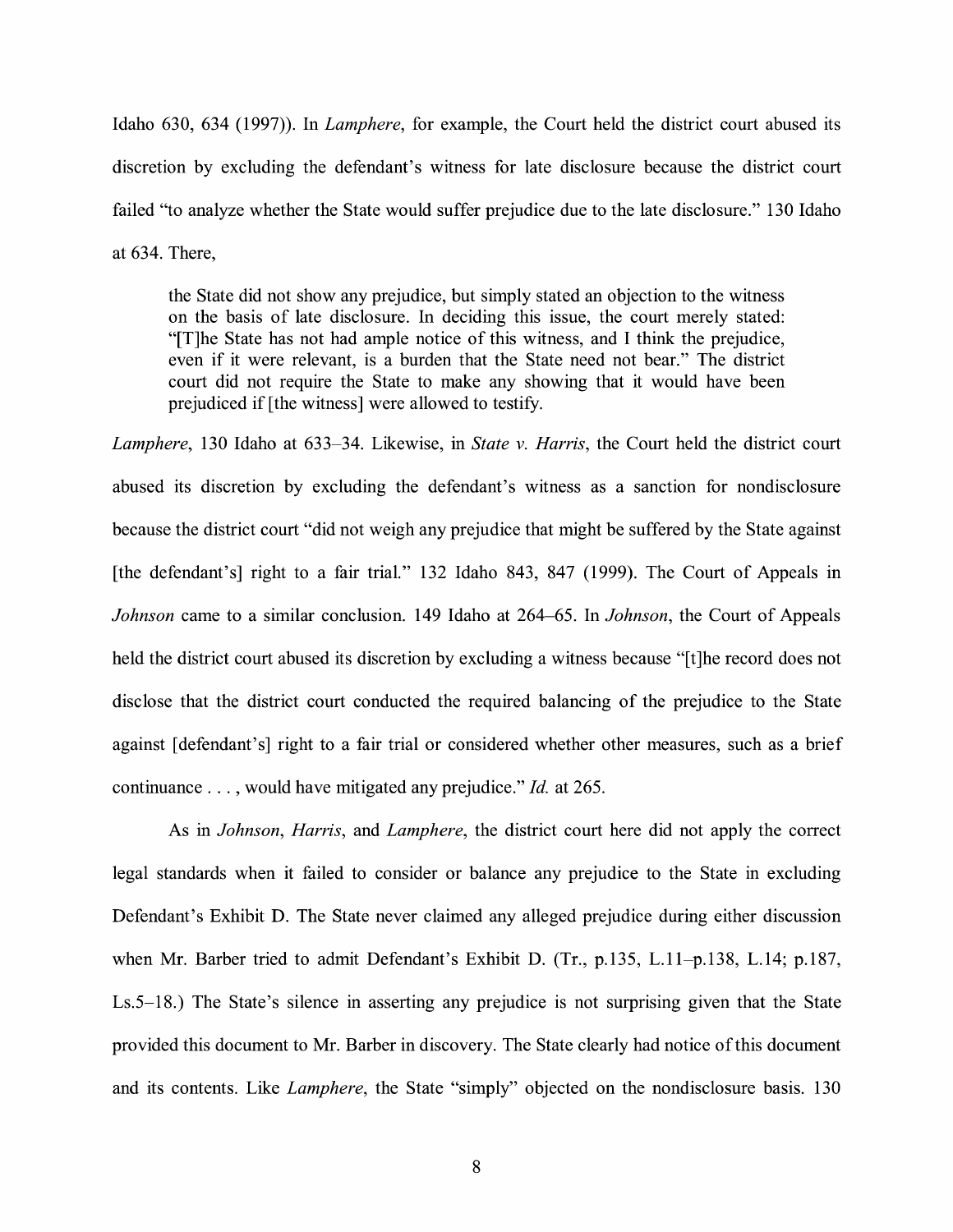Idaho at 633. Moreover, the district court never inquired with the State on any alleged prejudice or weighed that in its exclusion of the exhibit. The district court chose the harsh sanction of exclusion without examining any less severe remedies, such as a brief recess to allow the State to review the document. Accordingly, Mr. Barber maintains the district court did not apply the correct legal standards and thus abused its discretion by deciding to exclude Defendant's Exhibit D "based solely on late disclosure if there has been no showing prejudice to the State." *Johnson*, 149 Idaho at 264.

Finally, the State will be unable to prove, beyond a reasonable doubt, that the district court's discretionary error was harmless. *See State v. Garcia,* No.46253, 462 P.3d 1125, 1137-40 (2020) (clarifying harmless error standard and applying it to evidentiary error). Mr. Barber's defense to the charge of the violation of a NCO was that, while he may have known about the NCO from the judge, Sergeant White did not serve him with the NCO, and his signature was added after the fact. *(See* Tr., p.218, L.217-p.220, L.6 (Mr. Barber's closing argument on violation of NCO charge, including discussion on discrepancies between State's Exhibit 1 and refused Defendant's Exhibit D).); *see also State v. Hochrein,* 154 Idaho 993, 999 (Ct. App. 2013) (recognizing that a NCO is only effective "if served on or signed by the defendant" and the State must prove the defendant had notice of the NCO as an element of the offense). Defendant's Exhibit D was an unsigned copy of the NCO with checked boxes indicating copies were sent to various parties. (Tr., p.136, Ls.14-19; p.138, L.23-p.142, L.6.) This evidence was relevant to Mr. Barber's defense and could have supported his theory. Therefore, the State will be unable to establish the exclusion of this evidence did not contribute to the jury's verdict.